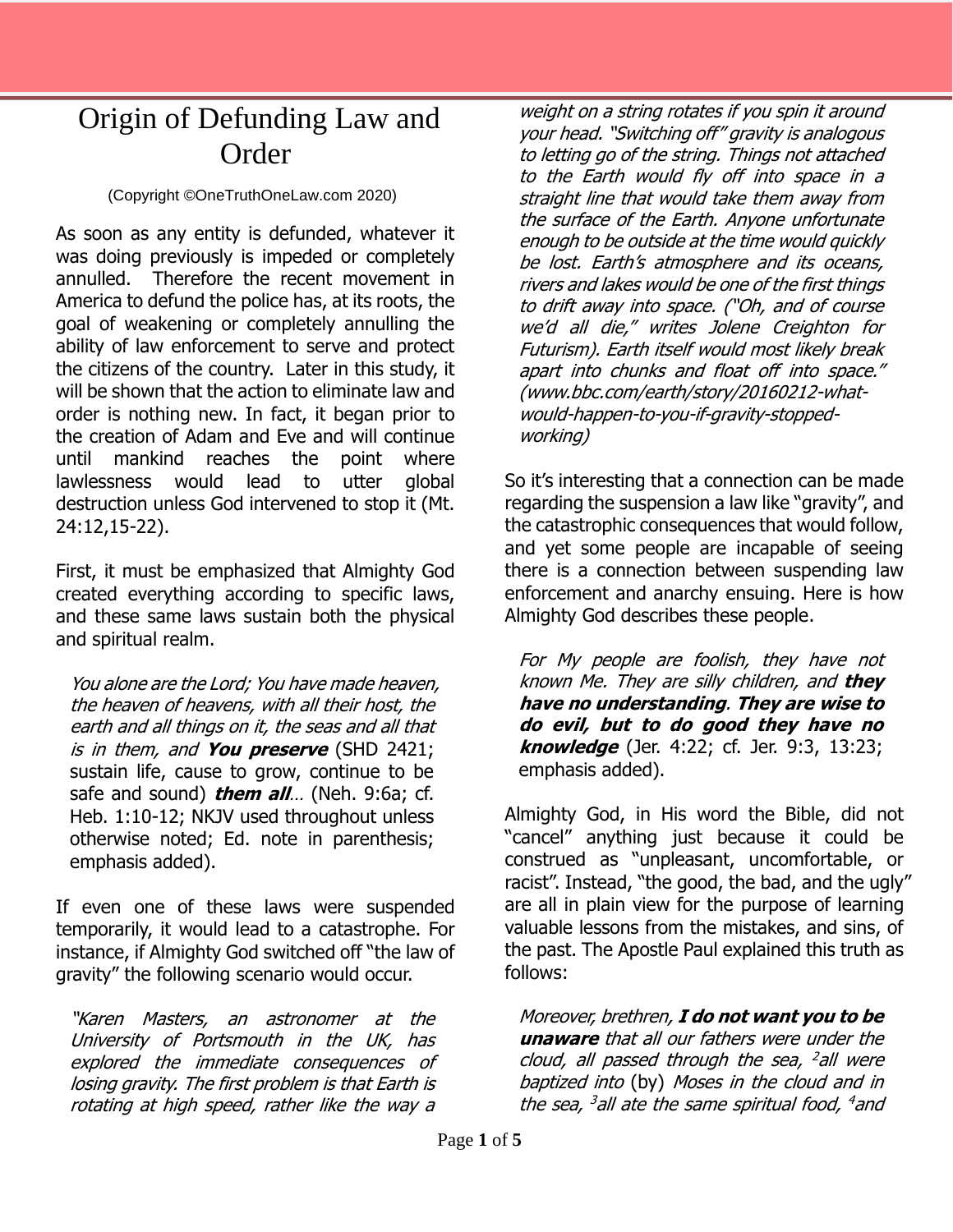all drank the same spiritual drink. For they drank of that spiritual Rock that followed them, and that Rock was Christ. <sup>5</sup>**But with most of them God was not well pleased, for their bodies were scattered in the wilderness.**  <sup>6</sup>**Now these things became our examples, to the intent that we should not lust after evil things as they also lusted** (cf. Nu. 11:4, 34). <sup>7</sup>And do not become idolaters as were some of them. As it is written, "The people sat down to eat and drink, and rose up to play" (cf. Ex. 32:6-8).  $8$ Nor let us commit sexual immorality, as some of them did, and in one day twenty-three thousand fell (cf. Nu. 25:1-9; Ps. 106:28-30); <sup>9</sup>nor let us test Christ, as some of them also tested, and were destroyed by serpents (cf. Ex. 17:2, 7; Nu. 21:5-7); 10nor murmur; as some of them also murmured, and were destroyed by the destroyer (cf. Ex. 16:2-3; Nu. 14:26-37). <sup>11</sup>**Now these things happened to them as examples, and they were written for our instruction, on whom the ends of the ages have come** (1Cor. 10:1-11; Ed. notes in parentheses; emphasis added).

There are specific examples in scripture of people defunding law and order, and each time the consequences were disastrous.

Then the Lord saw that **the wickedness of man was great in the earth, and that every intent of the thoughts of his heart was only evil continually**. <sup>6</sup>And the Lord was sorry that he had made man on the earth, and he was grieved in his heart. <sup>7</sup>So the Lord <sup>s</sup>aid, "I will destroy man whom I have created from the face of the earth, both man and beast, creeping thing and birds of the air, for I am sorry that I have made them."<sup>8</sup>But Noah found grace in the eyes of the Lord (Gen. 6:5-8; emphasis added).

Sodom and Gomorrah is another example of people defunding law and order. In this case, the whole community was so corrupted and lawless that they attempted to rape the men who visited Abraham's nephew, Lot. Thankfully, these men were actually angels who had the power to disperse this lawless mob (cf. Gen. 19:1).

Now before they lay down, the men of the city, the men of Sodom, both old and young, **all the people from every quarter, surrounded the house**. <sup>5</sup>And they called to Lot and said to him, "Where are the men who came to you tonight? Bring them out to us that we may know them carnally."<sup>6</sup>So Lot went out to them through the doorway, shut the door behind him, <sup>7</sup> and said, "Please, my brethren, do not do so wickedly! (Gen. 19:4-7; emphasis added).

And they said (to Lot), "Stand back!" Then they said, "This one came into reside temporarily, and he keeps acting as a judge; now we will deal worse with you than with them." So they pressed hard against the man Lot, and came near to break down the door. <sup>10</sup>But the men reached out their hands and pulled Lot into the house with them, and shut the door. <sup>11</sup>And they struck the men who were at the doorway of the house with blindness, both small and great, so that they became weary trying to find the door (Gen. 19:9-11; Ed. note in parenthesis).

Because the people of Sodom and Gomorrah were completely lawless and beyond rehabilitation in this lifetime, God wiped these cities off the map as an example of what will eventually happen when law and order is defunded.

Almighty God inspired the Apostle Paul to make it abundantly clear that mankind is to be subject to those responsible for maintaining law and order. If someone doesn't agree with the governing authorities, they can take the matter up with God through prayer, fasting and, where possible, voting out a particular governing authority. In countries where voting is not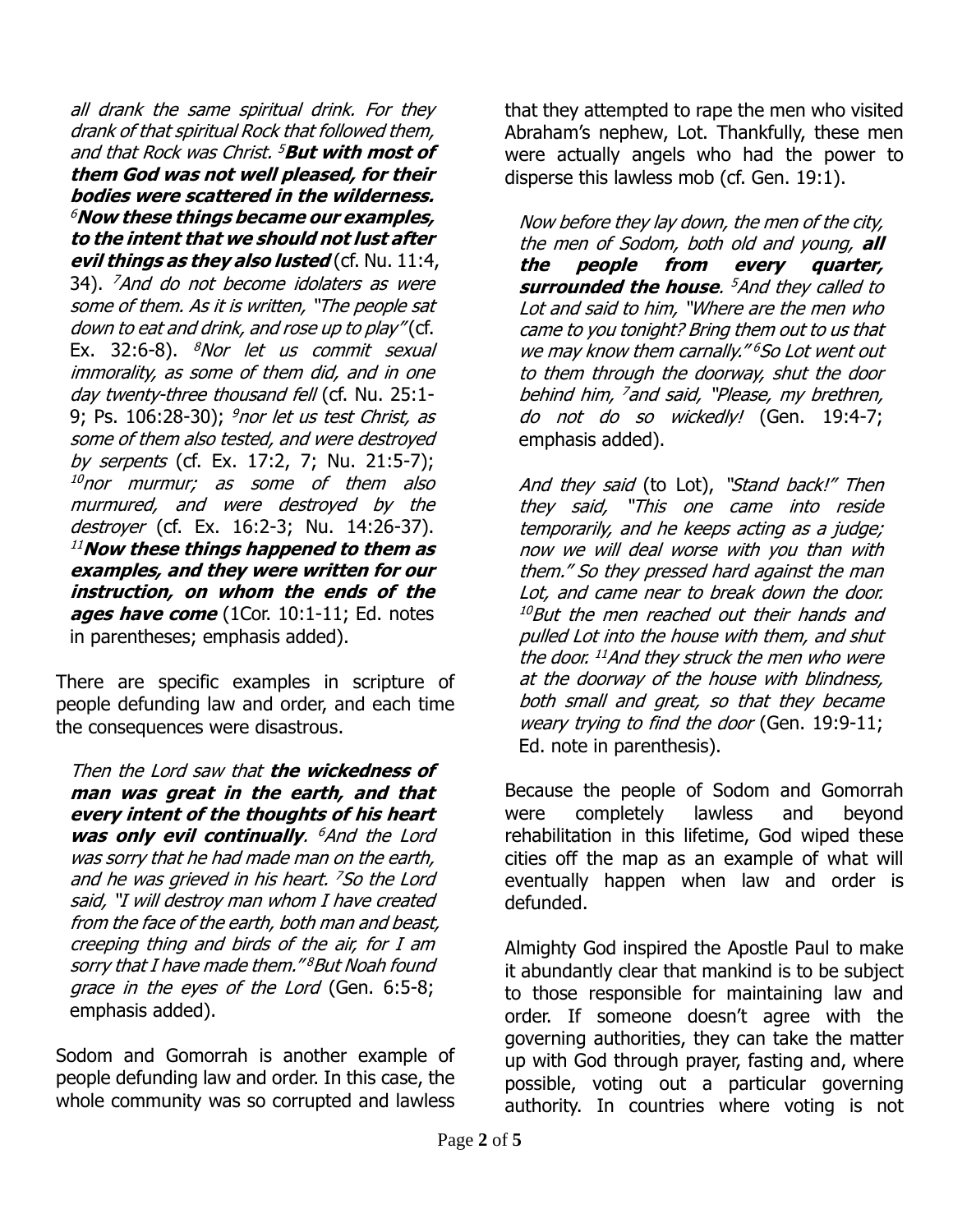possible, the only other option would be to seek residence/employment in a country that allows its people to vote.

Let every soul be subject to the governing authorities. For there is no authority except from God, and the authorities that exist are **appointed** (SGD 5021; arranged for the purpose of maintaining order; cf. 1Cor. 14:33) by God. <sup>2</sup>Therefore whoever resists the authority resists the ordinance of God, and those who resist will bring judgment on themselves. <sup>3</sup>For rulers are not (intended to be) a terror to good works, but to evil. Do you want to be unafraid of the authority? Do what is good, and you will have praise from the same. <sup>4</sup>For he is God's minister (servant) to you for good. But if you do evil, be afraid; for he does not bear the sword in vain; for he is God's minister (servant), an avenger to execute wrath on him who practices evil. <sup>5</sup>Therefore you must be subject, not only because of wrath but also for conscience' sake.  $6$  For because of this you also pay taxes, for they are God's ministers (servants) attending continually to this very thing. <sup>7</sup>Render therefore to all their due: taxes to whom taxes are due, customs to whom customs, fear (respect of office) to whom fear (respect of office), honor to whom honor (Rom. 13:1-7; cf. Mt. 22:15-22; Ed. notes in parentheses; emphasis added).

A long time ago mankind had a choice to trust and obey God's word, or reject it in favor of a governing system that claimed there would be no consequences for wrongdoing. Basically, this latter system had no funding for law enforcement because it didn't believe in following the legal system of Almighty God. In essence, it was hostile toward God's system of law and order as described by the Apostle Paul.

For to be carnally minded is death, but to be spiritually minded is life and peace. <sup>7</sup>Because **the carnal mind is enmity against God;**  **for it is not subject to the law of God, nor indeed can be** (Rom. 8:6-7; cf. Isa. 30:9-11; emphasis added).

Therefore, anyone who ignores spiritual matters will automatically be focused on physical/material things, and not willing to submit to God's law because it is spiritual.

For we know that **the law is spiritual**… (Rom. 7:14a; emphasis added).

Those who reject God's law cannot be at peace according to what Paul said in Romans 8:6. This is why God stated the following:

**The way of peace they have not known**, **and there is no justice in their ways**; they have made themselves crooked paths; whoever takes that way shall not know peace (Isa. 59:8; emphasis added).

Because Satan is not concerned about obeying God's law, he is automatically "carnally minded" and hostile toward God's law and commandments.

But when he (Christ) had turned around and looked at his disciples, he rebuked Peter, saying, "**Get behind me, Satan! For you are not mindful of the things of God, but the things of men**" (Mk. 8:33; Ed. note in parenthesis; emphasis added).

Therefore, when Satan had a conversation with Eve, it was aimed at promoting his system of governing which is contrary to that of Almighty God. Eve was attracted to the idea that Satan claimed there would be no consequence for disobeying God's word, or command, as stated in Genesis 2:15-17.

And the serpent (symbol for Satan; cf. Rev. 12:9) said to the woman, "You will not surely die" (Gen. 3:4; Ed. note in parenthesis).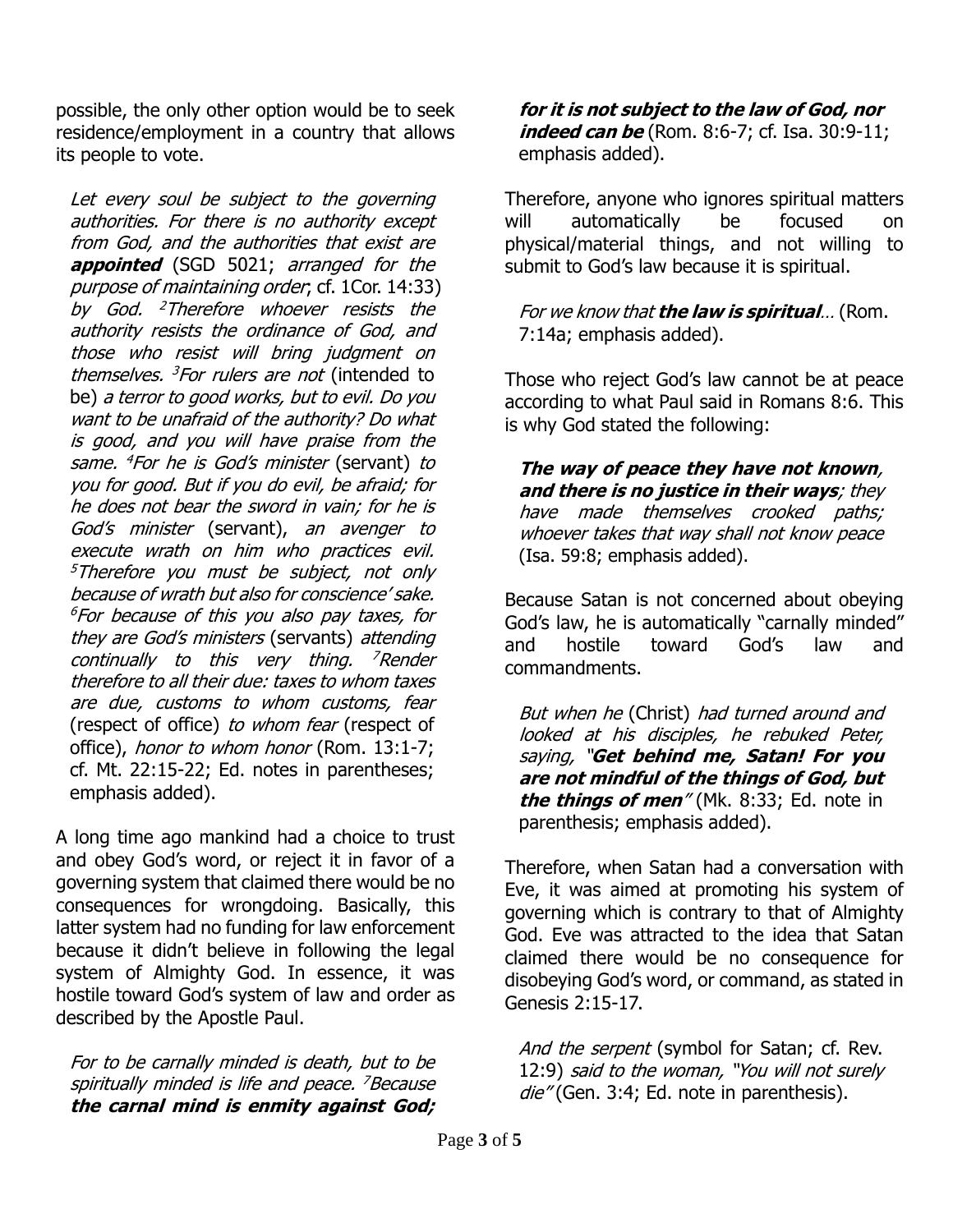As attractive as Satan's anti-law claim was, it proved to be a lie because Eve and her husband eventually died, which is the consequence of breaking God's command (cf. Jn. 8:44),

## **For the wages of sin is death**… (Rom. 6:23a; emphasis added).

From this example, it is clear that the carnal mind prefers no consequences for breaking the law, whether it is God's law or laws established by human authorities to protect their fellow men and women. Therefore, anyone who seeks to defund police, or any other institution that serves and protects its population, has the goal of removing peace from society. This truth has been confirmed beyond doubt by the actions of lawless people who wish to tear down, rather than build up.

Many brave people died in World War I and II in order to preserve the freedoms these malcontents are able to enjoy. These same rebels would never "sign up" to defend America if another major war broke out. Instead, they prefer to destroy the very things that brave soldiers, airmen, and sailors gave their lives up to protect.

As mentioned in the opening of this study, the movement to defund law and order began before Adam and Eve were created. The source of this was Satan, who originally was known as Lucifer, which can be translated as "light bearer – bringer". This is very important because it confirms there was a time in the distant past when Lucifer brought the "light" of God's law to those in the spirit realm.

## For **the commandment is a lamp, and the law is light**… (Prov. 6:23a; emphasis added).

However, just like the ungrateful, pampered, selfcentered, and unstable rioters in society today, Lucifer decided he no longer wanted to act in a peaceful manner, and rebelled against his heavenly Father who had equipped him with wisdom, musical talent, good looks, and appointed him to an important position within the government of God.

You (Lucifer) were the seal of perfection, full of wisdom and perfect in beauty. <sup>13</sup>You were in Eden, the garden of God; every precious stone was your covering; the sardius, topaz, and diamond, beryl, onyx, and jasper, sapphire, turquoise, and emerald with gold. **The workmanship of your timbrels and pipes was prepared for you on the day you were created**. <sup>14</sup>You were the anointed cherub who covers (God's throne); I established (appointed) you; you were on the holy mountain of God; you walked back and forth in the midst of fiery stones (symbol of God's law; cf. Dt. 33:2). <sup>15</sup>**You were perfect in your ways from the day you were created, till iniquity** (sin; cf. 1Jn. 3:4) **was found in you.** <sup>16</sup>By the abundance of your trading **you became filled with violence within, and you sinned**; therefore I cast you as a profane thing out of the mountain of God; and I destroyed you, O covering cherub, from the midst of the fiery stones. <sup>17</sup>Your heart was lifted up (became proud; instead of thankful) because of your beauty; you corrupted your wisdom for the sake of your splendor... (Eze. 28:12b-17a; Ed. notes in parentheses; emphasis added).

Sadly, because Adam failed to fulfill the commission he was given by God, Satan's judgment was delayed and, as a consequence, he continues to have a negative effect/influence on mankind, especially those who reject God's law and commandments.

And you (who repented of sin) were dead, through the crimes and the sins <sup>2</sup> in which you used to live when **you were following the way of this world, obeying the ruler who**